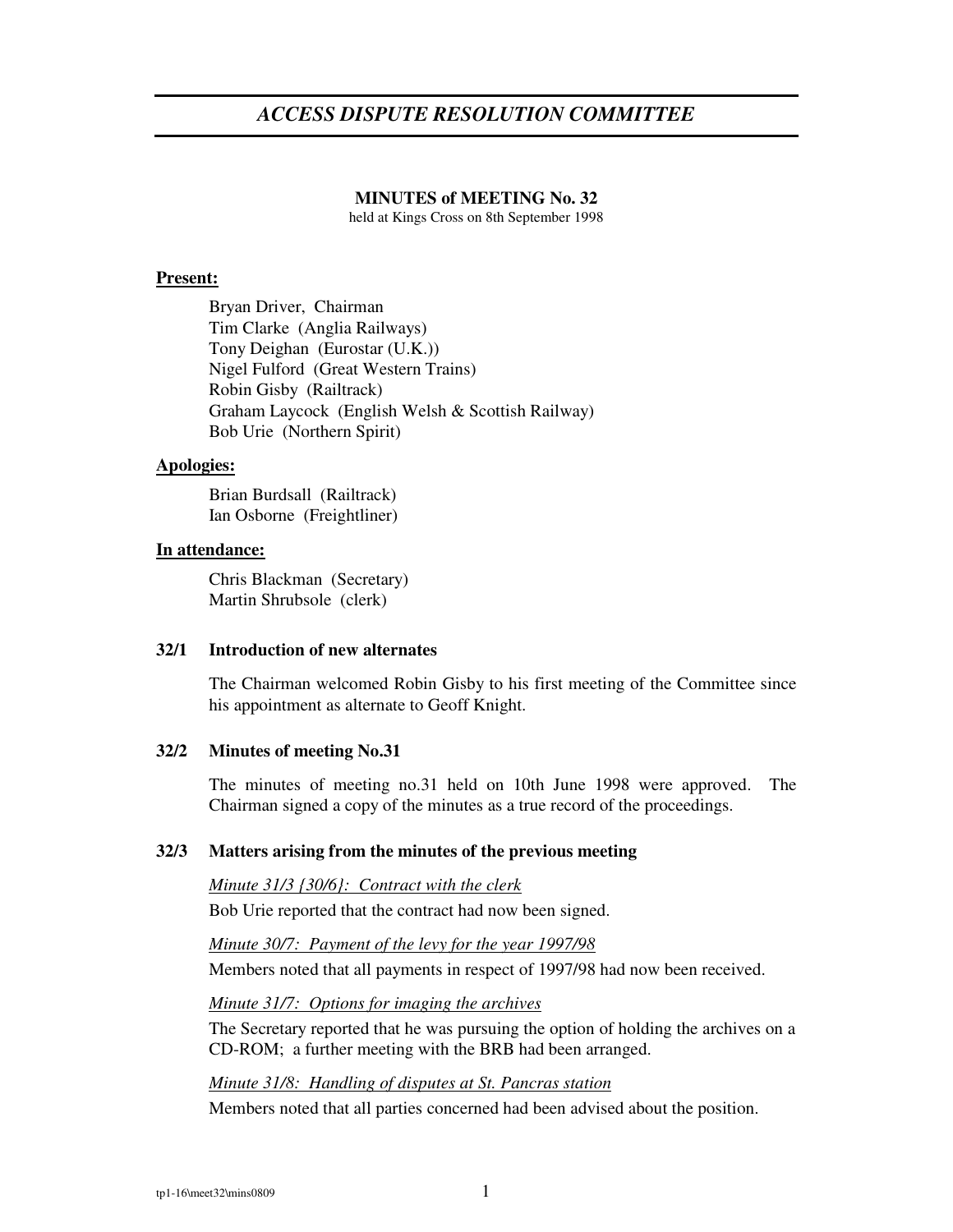### **32/4 Accounts for 1997/98** (see also minute 31/6)

The Committee noted the paper from the Secretary and agreed the alterations. Members agreed that a copy of these accounts and the accompanying clarificatory text should be sent to all parties to accompany the request for settlement of the levy for the current year.

## **32/5 Annual Report for 1997**

The Committee approved, subject to some minor modifications, the Annual Report covering the period January 1997 to March 1998. This will be circulated to all Industry Parties and other bodies.

## **32/6 Jurisdiction: Station Information VDU Systems**

The Clerk explained the difficulty that the Secretariat was experiencing in identifying the forum for jurisdiction on a pending dispute.

The subject is the information system linking data from signalbox Train Describers to information screens used by Train Operators' staff at stations. The issue in dispute is how far in this network of links the costs should be paid for by Railtrack or be chargeable to others users such as Train Operators. The issue has been precipitated, following protracted failure by the parties to resolve the matter, by RACAL who are claiming that the payments involved are long overdue.

A screen on a station is a business responsibility covered by a station lease or Access Agreement. Although public information displays on platforms or station concourses are not an issue there is a grey area in the Telecoms links providing information to Train Operators' staff situated in offices off the "main line" linkage. Such links appear not to be covered explicitly in any documentation yet revealed.

RACAL is providing these links but not getting paid. Many such items were originally included in Access Agreements. Part G of the Access Conditions was not considered appropriate for systems and consequently the replacement Systems Code was developed in 1996. The kernel of the discussion is "what is the Dispute Resolution procedure if the systems are not specified?". Further clarification is required and the Secretariat is intending to arrange further dialogue with the parties and to inspect some of the documentation. The debate is essentially about whether jurisdiction should be at ADRC or the RIDR, or whatever resolution procedure is provided for in the Systems Code to cover such circumstances. The aim is to take a pragmatic decision between these three options. Whilst the parties had agreed that the matter is not covered by the Systems Code, the Secretariat will take care to verify whether this option can be eliminated.

Before further discussion Graham Laycock and Tony Deighan both declared an interest in the matter as their companies are potentially involved in the dispute.